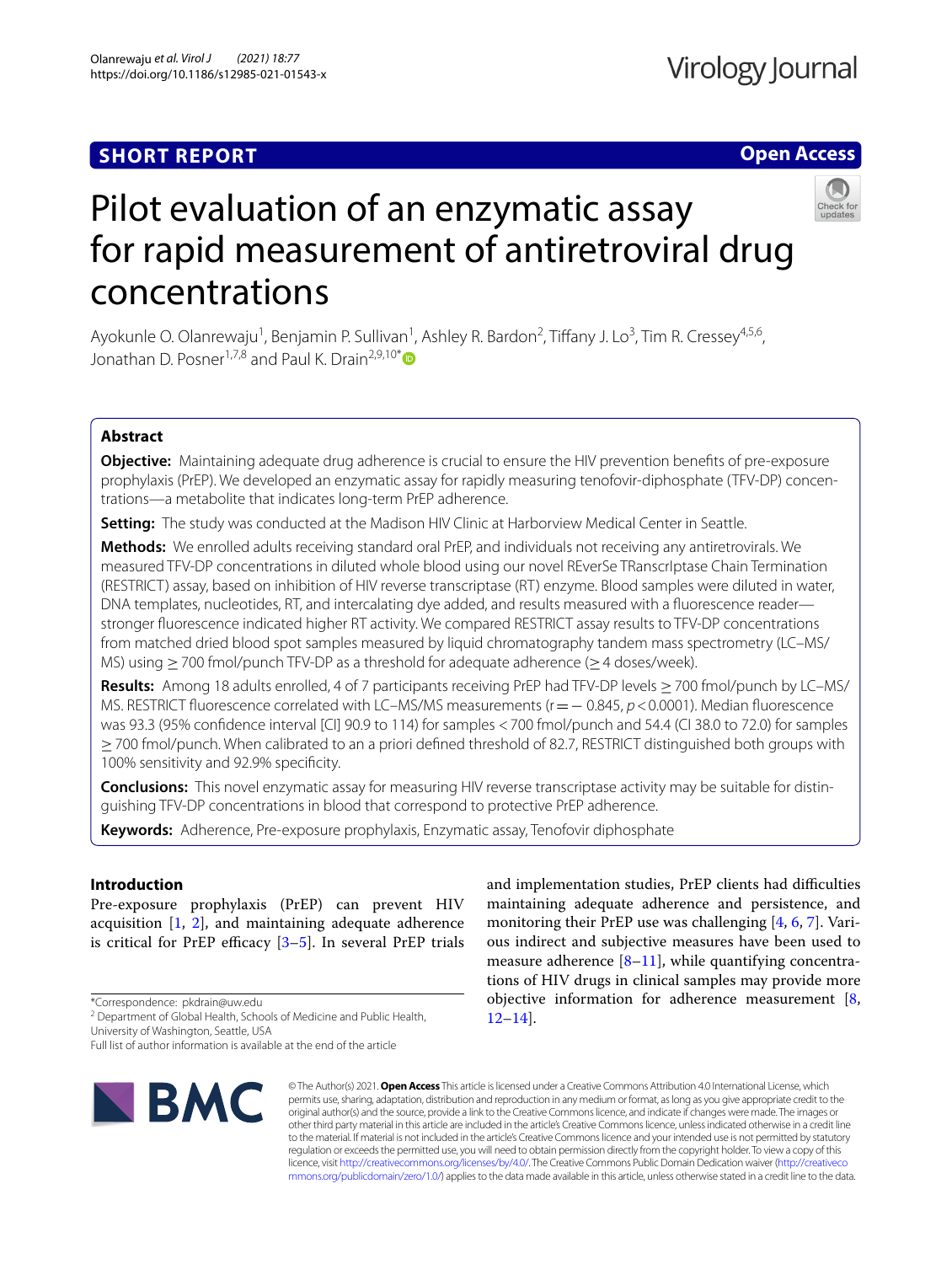Tenofovir disoproxil fumarate (TDF), which is used in oral PrEP regimens [\[15](#page-5-11)], is hydrolyzed in the blood into tenofovir (TFV) and phosphorylated intracellularly into tenofovir diphosphate (TFV-DP) [[16\]](#page-5-12). TFV has a short half-life (15 h) and can be detected for up to 7 days in plasma after TDF ingestion [[17\]](#page-5-13). TFV has higher and more variable concentrations in urine and can be detected up to 14 days after TDF ingestion [\[18](#page-5-14), [19\]](#page-5-15). TFV measurement is susceptible to the "white coat" efect where one is unable to distinguish recent pill ingestion from patterns of long term adherence*.* Intracellular TFV-DP has a longer half-life as it accumulates in red blood cells (RBCs) and peripheral blood mononuclear cells, and can provide a window into cumulative adherence over 1–2 months [\[20\]](#page-5-16). Directly observed therapy trials were used to establish that a TFV-DP concentration in dried blood spot (DBS) samples  $\geq$  700 fmol/3 mm punch is equivalent to≥4 TDF doses/week on average and provides adequate reduction of HIV incidence risk in the context of PrEP, while TFV-DP  $\geq$  1250 fmol/punch indicates perfect (7 doses/week) adherence among men who have sex with men receiving PrEP [[12,](#page-5-9) [21\]](#page-5-17). Measurement of TFV-DP in DBS samples is performed using liquid chromatography tandem mass spectrometry (LC– MS/MS) and although these assays provide accurate and quantitative results, they are expensive, laborious, and may be unsuitable for routine clinical use.

We recently developed an enzymatic assay, termed REverSe TRanscrIptase Chain Termination (RESTRICT), for rapid measurement of HIV reverse transcriptase activity, as a proxy measure of intracellular TFV-DP concentrations [\[22\]](#page-5-18). RESTRICT infers TFV-DP levels in a blood samples based on the extent of DNA synthesis by recombinant HIV RT using DNA templates, primers, nucleotides, and intercalating dyes provided during the assay. Our initial results with RESTRICT showed that we can accurately distinguish TFV-DP concentrations spiked into blood corresponding to low and high PrEP adherence [\[22](#page-5-18)]. In this study, we compared the RESTRICT assay with TFV-DP measurement by LC–MS/MS among a cohort of adults receiving oral PrEP in Seattle.

# **Methods**

# **Study participants**

We enrolled adults receiving oral PrEP (TDF+emtricitabine) and individuals not receiving any HIV medications at the Madison Clinic at Harborview Medical Center in Seattle. Exclusion criteria were age under 18 years, seropositivity for HIV or favivirus (Zika, Dengue, West Nile, Yellow Fever), or previous enrollment in HIV or flavivirus vaccine study. We collected participant data on HIV status, sociodemographic characteristics, and body mass index (BMI). All study participants were enrolled and sampled in accordance with the University of Washington/Fred Hutch Center for AIDS Research (CFAR) Enhanced Data and Specimen Collection Service. All participants provided informed consent and samples were collected in association with study identifers.

#### **Blood sample collection and LC–MS/MS measurement**

Venous whole blood was collected from each study participant. Dried blood spot (DBS) cards were prepared using 25 µL of each whole blood sample. Whole blood tubes were stored on ice and analyzed by RESTRICT within 4 h of sample collection. Matched whole blood and DBS samples were tested using the RESTRICT assay and LC–MS/MS. DBS cards were stored at  $-70$ to − 80 °C until analysis. TFV-DP concentrations were measured using a validated LC–MS/MS assay in accordance with the Clinical Pharmacology Quality Assurance and Quality Control Program validation guidelines [[23\]](#page-5-19).

### **RESTRICT assay principle and workfow**

RESTRICT detects TFV-DP drug concentrations based on its mechanism of action on HIV RT [[22\]](#page-5-18). Fluorescence output from in vitro DNA synthesis by recombinant HIV RT is used to estimate TFV-DP concentration in a patient's blood. High fuorescence and high RT activity indicate low TFV-DP concentrations and vice-versa.

Reactions were carried out in a bufer containing: 60 mM Tris (77-86-1, Sigma, St. Louis, MO), 30 mM KCl (7447-40-7, Sigma, St. Louis, MO), 8 mM MgCl<sub>2</sub> (7786-30-3, Sigma, St. Louis, MO), 10 mM dithiothreitol (20- 265, Sigma, St. Louis, MO), 400 nM deoxynucleotide triphosphates (dNTPs) (D7295, Sigma, St. Louis, MO), 40 nM primer 16S rRNA Forward primer AGA GTT TGA TCC TGG CTC AG (51-01-19-06, Integrated DNA Technologies, Coralville, IA) and 4 nM DNA template bufered to pH 8.0 using HCl (7647-01-0, Acros Organics, Fair Lawn, NJ). Custom-designed DNA templates were synthesized in silico (Integrated DNA Technologies, Coralville IA) and consisted of a 20-nucleotide primer binding site followed by a 180-nucleotide T-rich detection region consisting of TTCA repeats to increase the likelihood of chain termination by TFV-DP (TTC ATTCATTCATTCATTCATTCATTCATTCATTCA TTCATTCATTCATTCATTCATTCATTCATTCAT TCATTCATTCATTCATTCATTCATTCATTCATT CATTCATTCATTCATTCATTCATTCATTCATTC ATTCATTCATTCATTCATTCATTCATTCATTCA TTCATTCATTCACTGAGCCAGGATCAAACTCT). Recombinant RT was obtained through the NIH AIDS Reagent Program, Division of AIDS, NIAID, NIH: HIV-1 RT Catalog #3555 from Dr. Stuart Le Grice and Dr. Jennifer T. Miller [\[24\]](#page-5-20).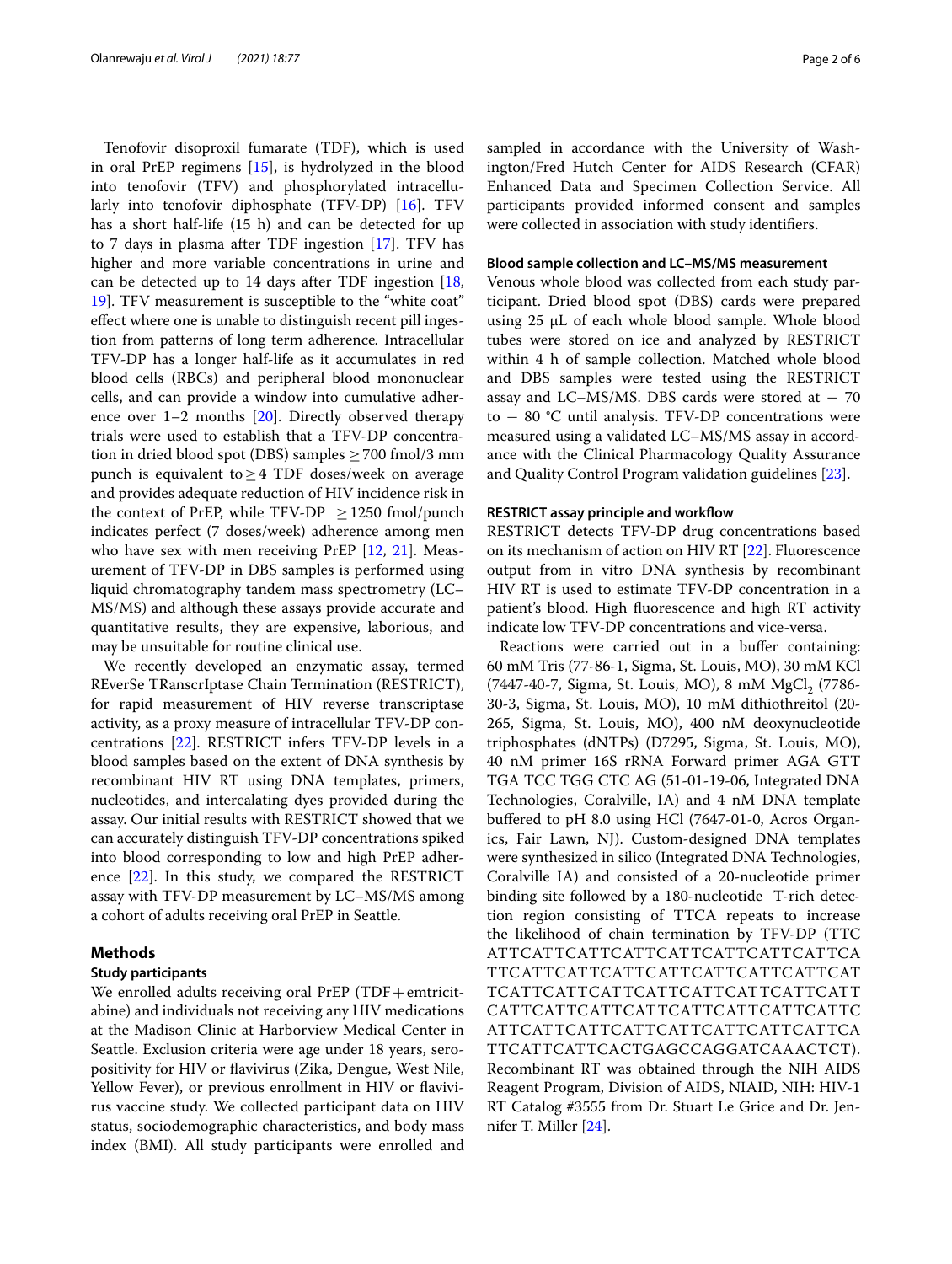RESTRICT was conducted in 5 steps (Fig. [1\)](#page-2-0). First, blood samples were collected from study participants at the CFAR. Next, venous blood was diluted to 8% volume in nuclease-free water (3098, Sigma-Aldrich, St. Louis, MO) and vortexed for 5 min to lyse red blood cells (RBCs), release intracellular TFV-DP, and reduce assay inhibition by blood components. Then,  $5 \mu L$  of diluted whole blood was added to 30  $\mu$ L of buffered master mix in fat-bottom polystyrene 384-well plates with nonbinding surfaces (3575, Corning, Corning, NY). 5 µL of HIV-1 RT at a fnal enzyme concentration of 100 nM was added as the last reagent to initiate DNA synthesis and incubated at 37 °C for 30 min in a microplate reader (SpectraMax iD3, Molecular Devices, San Jose, CA). Finally, PicoGreen<sup>™</sup> dye (P7581, ThermoFisher Scientific, Waltham, MA) diluted 1:400 in  $1 \times TE$  (10128-588, VWR, Radnor, PA) was added to stop the reaction and provide fuorescence output. Five replicates were tested for each sample.

A standard curve was generated with fve aliquots of TFV-DP spiked into diluted blood (from participant 007, not on PrEP) at fnal concentrations corresponding to 8.9 to 58,333 fmol/punch in ninefold increments and spanning nearly two orders of magnitude above and below the PrEP adherence clinical range.

## **Statistical analysis**

Baseline correction was carried out by subtracting the fuorescence obtained from each sample without added RT enzyme from the endpoint assay fuorescence after 30 min RT incubation. The fluorescence intensity from each sample was normalized by dividing by the average fuorescence obtained from blood samples without detectable TFV-DP by LC–MS. We calculated the Pearson correlation coefficient between RESTRICT fluorescence and LC–MS/MS TFV-DP concentrations. We

compared the fuorescence of samples at thresholds for adequate adherence (700 fmol/punch i.e., 4 doses/week) and perfect adherence (1250 fmol/punch i.e., 7 doses/ week) among men who have sex with men receiving PrEP. We established a priori thresholds for fuorescence at 700 fmol/punch and 1250 fmol/punch by interpolating standard curves obtained by spiking known concentrations of TFV-DP in blood using GraphPad Prism.

# **Results**

A total of 18 individuals were included [4 (22%) women, median age 56 years; interquartile range (IQR) 48 to 56] (Table [1](#page-2-1)). All 11 participants not receiving PrEP had undetectable  $\left($  < 200 fmol/punch) TFV-DP by LC–MS/ MS (Table [1\)](#page-2-1). Six out of seven participants receiving PrEP had detectable TFV-DP, four out of seven participants had  $TFV-DP \ge 700$  fmol/punch, and three out of seven participants had TFV-DP  $\geq$  1250 fmol/punch.

Median fluorescence was 93.3% (95% Confidence Interval [CI] 90.9 to 114) for samples containing < 700 fmol/punch and 54.4% (CI 38.0 to 72.0) for samples containing  $>700$  fmol/punch. Median fluorescence was 92.5% (CI 90.9 to 109) for samples containing < 1250 fmol/punch and 50.8% (CI 38.0 to 58.0) for samples containing  $\geq$  1250 fmol/punch. We

<span id="page-2-1"></span>**Table 1** Demographic characteristics and LC–MS/MS measurements of study participants

|                                             | $PrEP (N = 7)$                                        | No PrEP $(N = 11)$ |
|---------------------------------------------|-------------------------------------------------------|--------------------|
| Median age (IQR)                            | 50 (45 to 62)                                         | 57 (52 to 65)      |
| Body mass index, BMI (kg/m <sup>2</sup> )   | 25 (23 to 27)                                         | 31 (23 to 37)      |
| Number of women (%)                         | 1(14%)                                                | 3(27%)             |
| I C-MS TFV-DP concentration<br>(fmol/punch) | 717, 2248, 2453, 2556,<br>675, 559, undetect-<br>able | All undetectable   |

<span id="page-2-0"></span>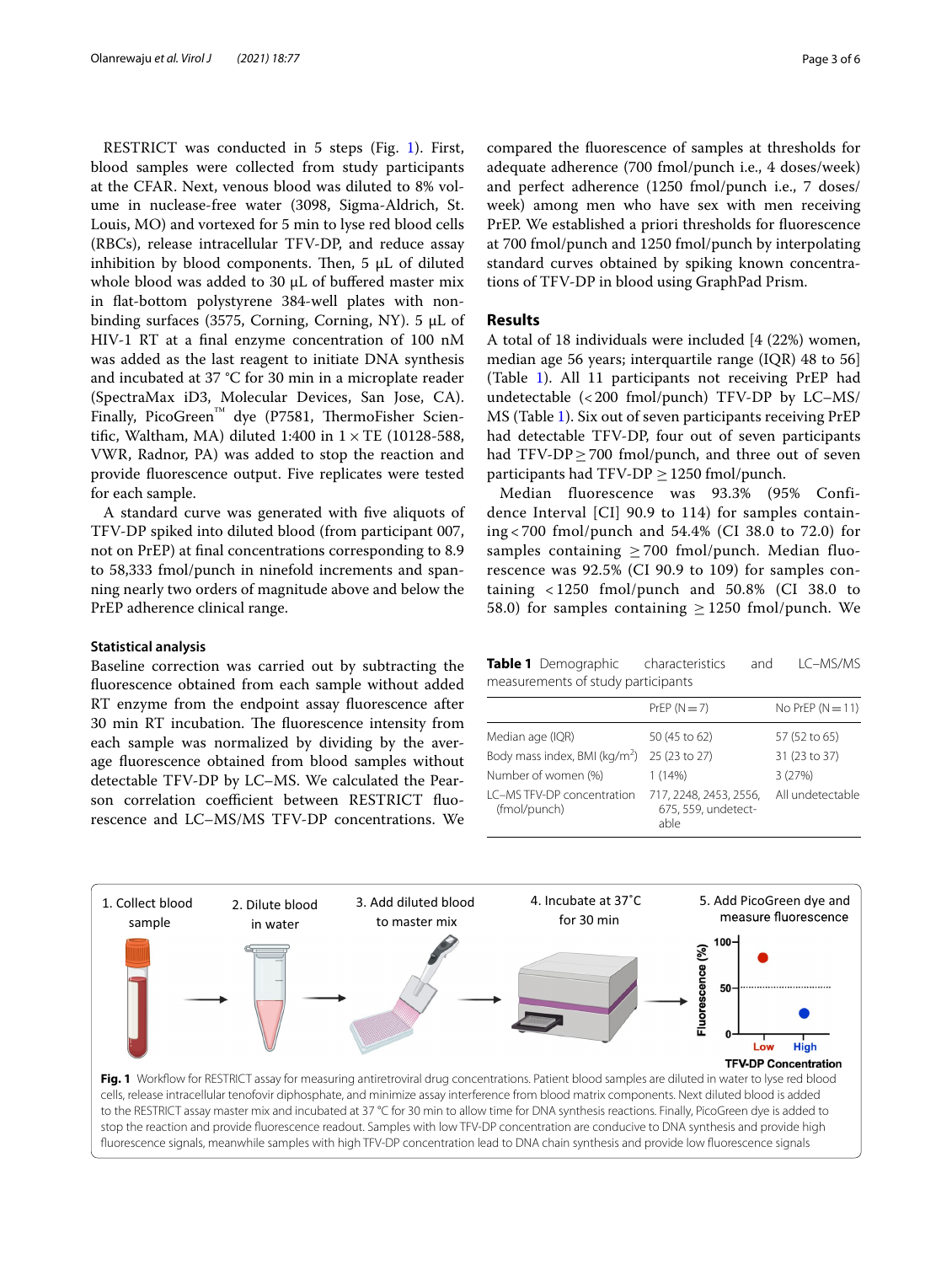determined an a priori cut-off of 82.7% (CI 76.9 to 88.5) corresponding to 700 fmol/punch by interpolating the standard curve obtained with spiked TFV-DP (Fig. [2](#page-3-0)a). Applying the a priori fluorescence threshold of 82.7% yielded 100% sensitivity and 92.9% specificity in identifying participants with TFV-DP concentrations  $\geq$  700 fmol/punch,  $p = 0.0029$  (Fig. [2b](#page-3-0)). Similarly, we established an a priori threshold of 71.0% (CI 64.6 to 77.4) corresponding to 1250 fmol/punch (Fig. [2a](#page-3-0)) that distinguished participants above or below the threshold with 100% specificity and 100% sensitivity (Fig. [2c](#page-3-0)). RESTRICT fluorescence intensities were correlated with LC–MS/MS measurements,  $r = -0.845$  $(CI - 0.941$  to  $- 0.624$ ),  $R^2 = 0.714$ ,  $p < 0.0001$  (Fig. [2](#page-3-0)d).

# **Discussion**

We developed a novel enzymatic assay (RESTRICT) to measure antiretroviral drug concentrations based on the inhibition of HIV reverse transcriptase activity. RESTRICT results correlate with TFV-DP concentrations in DBS samples quantifed by LC–MS/MS. Fluorescence levels were signifcantly lower in individuals with TFV-DP concentrations above the threshold for adequate PrEP adherence  $(\geq 700 \text{ fmol/punch})$  compared with individuals with lower or undetectable TFV-DP concentrations. In this pilot study, the RESTRICT assay was able to distinguish all 4 individuals with drug levels above the threshold for adequate adherence. RESTRICT also correctly identifed 13 out of 14 samples as having drug concentrations below the threshold. The one sample that was incorrectly classifed had a TFV-DP concentration of 675 fmol/punch, which was very close to the cut-of. Similarly RESTRICT correctly identifed all 3 samples from study participants with TFV-DP concentrations indicative of perfect PrEP adherence among men who have sex with men. Taken together our results suggest that RESTRICT is a useful qualitative test to distinguish between individuals with TFV-DP corresponding to adequate or perfect PrEP adherence.

Measuring antiretroviral concentrations provides accurate long-term adherence information that is correlated with clinical outcomes [\[12,](#page-5-9) [25,](#page-5-21) [26\]](#page-5-22). Urine TFV tests have been developed by our group and others for rapid adherence measurement [[18,](#page-5-14) [26–](#page-5-22)[28](#page-5-23)]. Urine can be collected quickly and non-invasively (unlike blood samples) but urine TFV tests only measure recent medication ingestion and can be subject to white-coat pill taking [\[26](#page-5-22), [29\]](#page-5-24). TFV-DP concentrations in RBCs indicate long term adherence and can be measured using LC–MS/MS; however, LC–MS/MS is complex, time-consuming, and expensive. The RESTRICT assay represents a new class of rapid and objective measure of antiretroviral drug concentrations that can be completed using reagents and



<span id="page-3-0"></span>punch with 100% sensitivity and 92.9% specifcity. **c** Using the a priori fuorescence threshold of 71.0 corresponding to≥1250 fmol/punch yielded 100% sensitivity and specifcity in distinguishing samples with TFV-DP corresponding to perfect adherence. **d** RESTRICT fuorescence intensities were correlated with LC–MS/MS TFV-DP concentrations. Pearson correlation coefficient r =  $-$  0.845 (CI  $-$  0.941 to  $-$  0.624), *p*<0.0001

equipment that are available in most clinical laboratories and is compatible with integration into a near-patient or point-of-care format.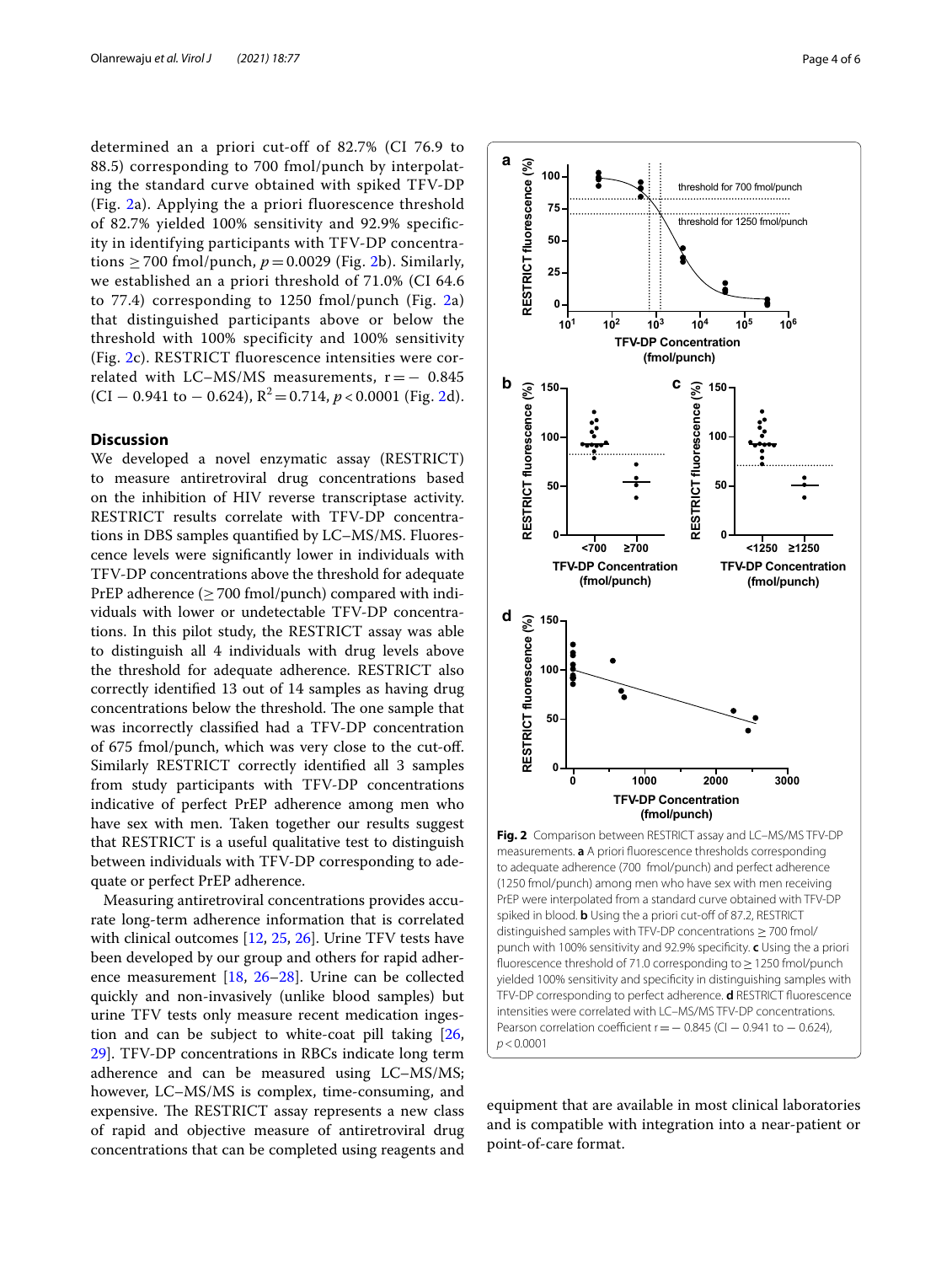Two limitations of our study are the variation in fuorescence intensities in blood samples with undetectable TFV-DP concentration (Fig. [2c](#page-3-0)) and the small sample size ( $N=18$ , 7 on PrEP). The coefficient of variation of the RESTRICT assay with blood samples with undetectable TFV-DP  $(N=11)$  was 13.5% compared to only 4% in buffer  $[22]$  $[22]$ . This variation in fluorescence intensity for samples with undetectable TFV-DP arises because blood dilution decreases but does not completely eliminate non-specifc inhibition of HIV RT by blood matrix components such as hemoglobin and immunoglobulins [[30\]](#page-5-25). We are investigating other user-friendly sample preparation to further decrease non-specifc RT inhibition and assay variation in blood  $[31]$ . While additional data is required to more rigorously compare RESTRICT and LC–MS/MS measurements, our fndings here and our previous work with spiked blood samples[\[22](#page-5-18)] provide preliminary evidence for the potential of the RESTRICT assay for rapid detection of antiretroviral drug concentrations in clinical settings.

Ongoing work is aimed at gathering more data to validate the RESTRICT assay with blood samples from both PrEP clients and ART patients. We will also investigate how factors like BMI, sex, and drug-drug interactions infuence intracellular TFV-DP drug levels [\[32\]](#page-5-27). We will validate the RESTRICT assay to meet established Clinical Laboratory Improvement Amendments criteria to enable reporting of results to clients. The RESTRICT assay could be used to evaluate the role of adherence in treatment failure and emergence of drug resistance among people living with HIV. The RESTRICT assay could also be useful to screen eligible HIV vaccine trial candidates who have been taking PrEP in order to increase efficiency.

In conclusion, we evaluated a rapid, objective enzymatic assay for TFV-DP concentrations that correlate with long-term PrEP adherence. The RESTRICT assay identifed participants with TFV-DP concentrations above the threshold for adequate adherence. The RESTRICT assay could be used to fill the gap of rapid long-term adherence measurement to promote more honest conversations about PrEP use and enable improved PrEP counselling. [[7](#page-5-6), [33,](#page-5-28) [34](#page-5-29)].

#### **Abbreviations**

BMI: Body Mass Index; CFAR: Center for AIDS Research; DBS: Dried blood spot; HIV: Human immunodefciency virus; IQR: Interquartile range; LC–MS/ MS: Liquid chromatography tandem mass spectrometry; PrEP: Pre-exposure prophylaxis; RBC: Red blood cell; RESTRICT: REverSe TRanscrIptase Chain Termination; RT: Reverse transcriptase; TDF: Tenofovir disoproxil fumarate; TFV: Tenofovir; TFV-DP: Tenofovir diphosphate.

#### **Acknowledgements**

We are grateful for funding from the NIH (R01AI136648, R21AI127200, R01EB022630), the University of Washington CoMotion Innovation Gap Fund, and the Mistletoe Research Foundation. Part of this work was conducted using

equipment in the Biochemical Diagnostics Foundry for Translational Research supported by the M.J Murdock Charitable Trust. Research reported in this publication was supported by the University of Washington/Fred Hutch Center for AIDS Research, an NIH-funded program under award number AI027757 which is supported by the following NIH Institutes and Centers: NIAID, NCI, NIMH, NIDA, NICHD, NHLBI, NIA, NIGMS, NIDDK. We thank Lindsay Legg, MarkJason Cabudol, Kate Thanel, Abby Howell, Charlene Hayes, and Nina Kim at the CFAR for their help with participant recruitment and sample collection. We also thank Colleen Kimsey and Harald Haugen at the International Clinical Research Center at the University of Washington for their support with DBS sample transportation, storage, and shipping; and Yardpiroon Tawon at the PHPT-AMS laboratory at Chiang Mai University for DBS drug level measurements. We are also grateful for helpful conversations and support from Andrew Bender, Marta Fernandez-Suarez, Jay Rutherford, Rebecca Sandlin, Derin Sevenler, Mehmet Toner, and Jane Zhang. Figure [1](#page-2-0) was created using BioRender.com.

#### **Authors' contributions**

AOO, JDP, PKD contributed to conceptualization and formulation of research goals and assay design. AOO and TJL performed RESTRICT experiments. AOO analyzed the data and prepared the fgures. AOO, BPS, and JDP developed methodology and models for RESTRICT assay design. AOO, ARB, PKD and JDP contributed to study design, sample collection, and sample storage. TRC conducted data collection and analysis for LC–MS/MS analysis. AOO wrote the initial draft. AOO, JDP, and PKD revised the manuscript. All authors read and approved the fnal manuscript.

#### **Funding**

P.K Drain received grant funding from the NIH (R01AI136648, R21AI127200), J.D Posner received grant funding from the NIH (R01EB022630). P.K. Drain, A.O. Olanrewaju, and J.D Posner received grant funding from the University of Washington CoMotion Innovation Gap Fund. A.O. Olanrewaju received grant funding from the Mistletoe Research Foundation. For the remaining authors none were declared. Part of this work was conducted using equipment in the Biochemical Diagnostics Foundry for Translational Research supported by the M.J Murdock Charitable Trust. Research reported in this publication was supported by the University of Washington / Fred Hutch Center for AIDS Research, an NIH-funded program under award number AI027757 which is supported by the following NIH Institutes and Centers: NIAID, NCI, NIMH, NIDA, NICHD, NHLBI, NIA, NIGMS, NIDDK.

#### **Availability of data and materials**

The data generated and analyzed during the current study are available in the Zenodo repository, <https://doi.org/10.5281/zenodo.4244946>.

#### **Declarations**

## **Ethics approval and consent to participate**

All study participants were enrolled and sampled in accordance with the University of Washington/Fred Hutch Center for AIDS Research (CFAR) HIV Specimen Repository covered by the University of Washington's Institutional Review Board approval STUDY ID: STUDY00001258. All participants provided informed consent and samples were collected in association with study identifers.

#### **Consent for publication**

Not applicable.

#### **Competing interests**

The authors declare that they have no competing interests.

#### **Author details**

<sup>1</sup> Department of Mechanical Engineering, University of Washington, Seattle, USA. 2 Department of Global Health, Schools of Medicine and Public Health, University of Washington, Seattle, USA. <sup>3</sup> Department of Materials Science and Engineering, University of Washington, Seattle, USA. 4 PHPT/IRD 174, Department of Medical Technology, Faculty of Associated Medical Sciences, Chiang Mai University, Chiang Mai, Thailand. 5 Harvard T.H. Chan School of Public Health, Harvard University, Boston, USA. <sup>6</sup> Department of Molecular and Clinical Pharmacology, University of Liverpool, Liverpool, UK.<sup>7</sup> Department of Chemical Engineering, University of Washington, Seattle, USA.